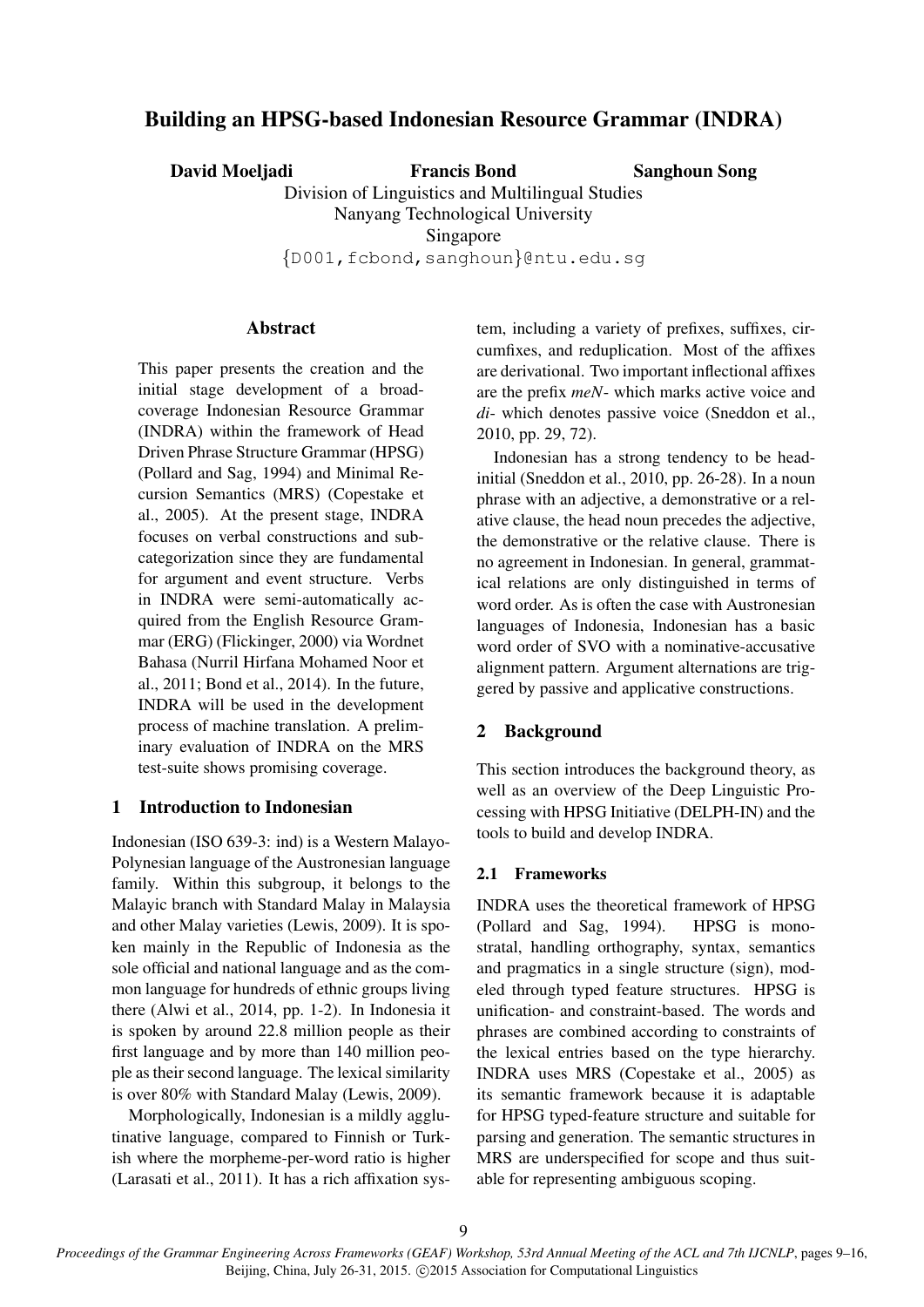There is no previous work done on Indonesian HPSG but much has been done using Lexical Functional Grammar (LFG) (Kaplan and Bresnan, 1982), e.g. Arka and Manning (2008) on active and passive voice and Arka (2000) on control constructions. In addition, Arka (2012) and Mistica (2013) have worked on the computational grammar "IndoGram" which is a part of the Par-Gram (Sulger et al.,  $2013$ ).<sup>1</sup> However, it is not open-source or very broad in its coverage. Further, it does not produce MRS, so cannot be easily incorporated into our machine translation system. Thus, there is a need to build and develop a broadcoverage open-source HPSG of Indonesian.

### 2.2 DELPH-IN

The DELPH-IN consortium (Deep Linguistic Processing with HPSG Initiative, http://www. delph-in.net) is a research collaboration between linguists and computer scientists which builds and develops open source grammar, tools for grammar development and applications using HPSG and MRS. More than fifteen grammars have been created and developed within DELPH-IN, e.g. English Resource Grammar (ERG) (Copestake and Flickinger, 2000) and Japanese grammar Jacy (Siegel and Bender, 2002). DELPH-IN grammars define typed feature structures using Type Description Language (TDL) (Copestake, 2002).

We make extensive use of several open-source tools for grammar development provided by DELPH-IN: Linguistic Knowledge Builder (LKB) (Copestake, 2002), a grammar and lexicon development environment for typed feature structure grammars; The LinGO Grammar Matrix (Bender et al., 2010), a web-based questionnaire for writing new DELPH-IN grammars, providing a wide range of phenomena and basic files to make the grammars compatible with DELPH-IN parsers and generators; Answer Constraint Engine (ACE) (http://sweaglesw.org/ linguistics/ace/), an efficient processor for DELPH-IN grammars; ITSDB or [incr tsdb()] (Oepen and Flickinger, 1998), a tool for testing, profiling the performance of the grammar and treebanking; Full Forest Treebanker (FFTB) (http: //moin.delph-in.net/FftbTop), a treebanking tool for DELPH-IN grammars, allowing the selection of an arbitrary tree from the "full forest" without enumerating all analyses in the parsing stage; and LOGON (Oepen et al., 2007), a collection of software, grammars, and other linguistic resources for transfer-based machine translation.

## 3 INDRA

This section describes some preliminary work as well as the methodology.

### 3.1 Methodology

The methodology used in INDRA follows Bender et al. (2008). We model our analysis in HPSG and implement it by editing some TDL files after analyzing a phenomenon based on reference grammars and other linguistic literatures. Afterwards, we compile the grammar and test it by parsing sample sentences or test-suites. The grammar is debugged and developed further if some gaps or problems are found according to the parse results. Afterwards, the sample sentences in test-suites will be parsed again and treebanked. This process goes repetitively. If problems are not found or the debugging process has finished with a good result, the grammar will be updated in GitHub (https://github.com/davidmoeljadi/INDRA).

### 3.2 Grammar Development

INDRA was created firstly by filling in the required sections of the online page of LinGO Grammar Matrix questionnaire which covers basic grammar phenomena such as word order, tense-aspect-mode, coordination, morphology, subcategorization of nouns and verbs (http://www.delphin.net/matrix/customize/matrix.cgi). IN-DRA subcategorizes nouns into three groups: common noun, pronoun and proper name. Common nouns are subcategorized into inanimate, non-human and human based on three main classifiers in Indonesian: the classifier *buah* (lit. fruit) for inanimate nouns, *ekor* (lit. tail) for non-human animate nouns and *orang* (lit. person) for human nouns (Sneddon et al., 2010, p. 139; Alwi et al., 2014, p. 288).

Verbs are subcategorized into three groups: intransitive which has one argument, transitive which has two arguments and optional transitive which has one obligatory subject argument and one optional object argument as in *Adi makan (nasi)* "Adi eats (rice)". The verb subcategorization here follows Alwi et al. (2014, pp. 95-98). Besides the number of arguments, the possibil-

<sup>1</sup>http://iness.uib.no/iness/xle-web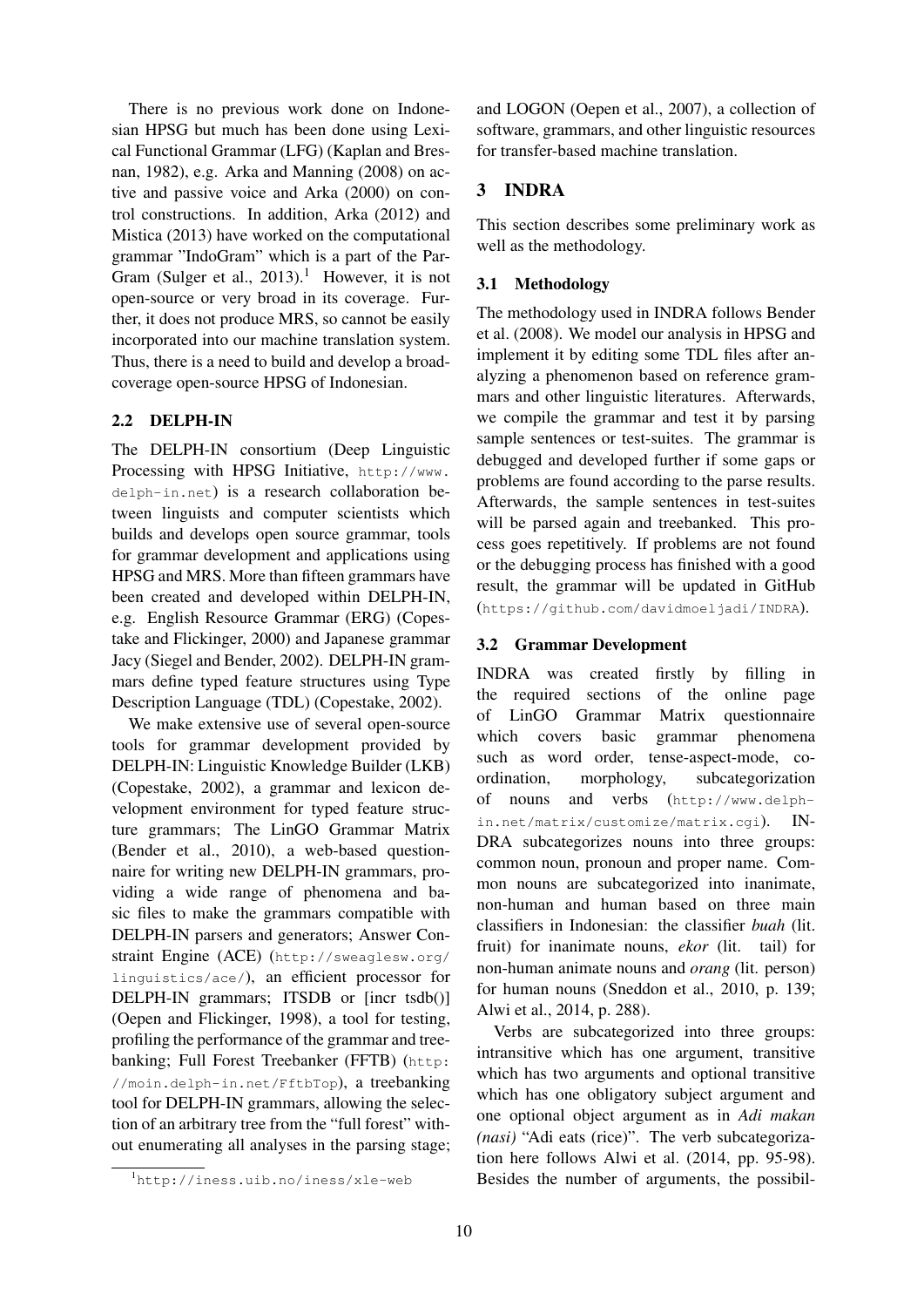ity of passivization with morphological inflection plays an important role in distinguishing intransitives from transitives in Indonesian. Examples [1] and [2a] show intransitive and transitive sentences respectively.

(1) *Adi tidur.* Adi sleep

"Adi sleeps."

(2) a. *Adi mengejar Budi.* Adi ACT-chase Budi

"Adi chases Budi."

b. *Budi dikejar Adi.* Budi PASS-chase Adi

"Budi is chased by Adi."

c. *Budi saya kejar.* Budi 1SG chase

"Budi is chased by me."

In Example (2a), the verb *mengejar* is formed from an active prefix *meN*- and the base *kejar* (the initial sound *k* undergoes nasalization; see Section 4.2). The active prefix *meN*- is changed to a passive prefix *di*- in passive type one (Sneddon et al., 2010, pp. 256-257) in Example (2b) and without affix in passive type two (Sneddon et al., 2010, pp. 257-258) in Example (2c). Sneddon et al. (2010, pp. 256-257) states that in passive type one, the actor is third person or a noun, while in passive two, the agent is a pronoun or pronoun substitute and it comes before the unprefixed verb.

The more detailed verb subcategorization into other groups such as ditransitive will be mentioned in the next subsection. The lexical items for each noun and verb subcategory were added and the affixes to support the active-passive voice were included. However, the Matrix does not handle morphology as in the nasalization process of *meN*- and thus has to be manually added (see Section 4.2).

#### 3.3 Lexical Acquisition

The lexicon is important in the robustness of the grammar. Since inputting words or lexical entries manually into the grammar is labor intensive and time consuming, doing lexical acquisition semiautomatically is vital. In order to do this, we need good lexical resources. We attempted to extract Indonesian verbs from Wordnet Bahasa (Nurril Hirfana Mohamed Noor et al., 2011; Bond et

al., 2014) and group them based on syntactic types in the ERG, such as intransitive, transitive, and ditransitive, using Python 3.4 and Natural Language Toolkit (NLTK) (Bird et al., 2009). The grouping of verbs (verb frames) in Wordnet (Fellbaum, 1998) is employed to be the bridge between the English and Indonesian grammar.

Each verb synset in Wordnet (also Wordnet Bahasa) contains a list of sentence frames specified by the lexicographer illustrating the types of simple sentences in which the verbs in the synset can be used (Fellbaum, 1998). There are 35 verbal sentence frames in Wordnet, some of them are shown as follows with their frame numbers:

- $(3)$  1 Something  $---s$ 
	- 8 Somebody  $---s$  something
	- 21 Somebody ----s something PP

Frame 1 is a typical intransitive verbal sentence frame, as in *the book fell*; frame 8 is a typical (mono)transitive verbal sentence frame, as in *he chases his friend*; and frame 21 is a typical ditransitive verbal sentence frame, as in *she put a book on a table*. A verb may have more than one synset and each synset may have more than one verb frame, e.g. the verb *eat* has six synsets with each synset having different verb frames. Three of the six synsets, together with their definition and verb frames, are presented in Table 1. These verb frames can be employed as a bridge between the verb types (also verb lexical items) in ERG and those in INDRA.

| Synset       | Definition                         | Verb frame                                                         |
|--------------|------------------------------------|--------------------------------------------------------------------|
| 01168468-v   | Take in solid food                 | 8 Somebody<br>$---s$<br>something                                  |
| $01166351-v$ | Eat a meal, take a<br>meal         | 2 Somebody $---s$                                                  |
| $01157517-v$ | Use up (resources<br>or materials) | 11 Something $---s$<br>something<br>8 Somebody $---s$<br>something |

Table 1: Three of six synsets of the verb "eat" and their verb frames in Wordnet

Out of 354 verb types in ERG, the top eleven most frequently used types in the corpus were chosen, excluding the specific English verb types such as *be*-type verbs (e.g. *is*, *be* and *was*), *have*-type verbs, verbs with prepositions (e.g. *depend on*, *refer to* and *look after*) and modals (e.g. *would*, *may* and *need*). The chosen eleven verb types are given in Table 2. The third, fifth and eighth type  $(v_{-})$ *unacc le*, *v - le* and *v pp unacc le* all written in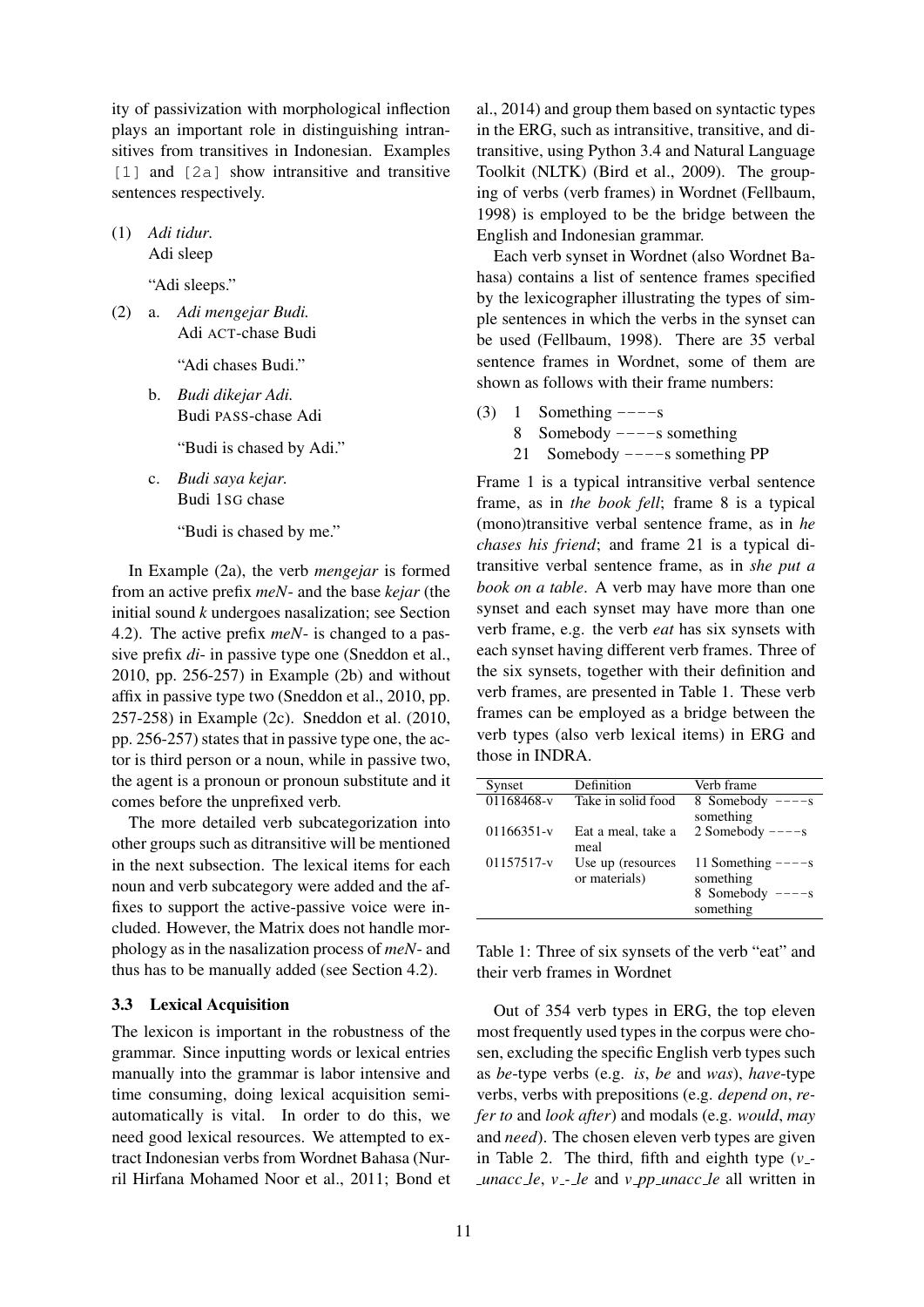bold in Table 2) are regarded as the same type, i.e. intransitive verb type, in INDRA.

| Verb type                                 | Freq |     | Examples of verb      |  |
|-------------------------------------------|------|-----|-----------------------|--|
|                                           | Corp | Lex |                       |  |
| $v$ <sub>-pp</sub> $*$ <sub>-dir-le</sub> | 7079 | 204 | go, come, hike        |  |
| v_vp_seq_le                               | 3921 | 105 | want, like, try       |  |
| -- unacc_le                               | 3144 | 334 | close, start, end     |  |
| v_np_noarg3_le                            | 2723 | 5   | make, take, give      |  |
| v - le                                    | 2666 | 486 | arrive, occur, stand  |  |
| $v$ _np-pp_e_le                           | 2439 | 334 | compare, know, relate |  |
| v_pp*-cp_le                               | 2360 | 154 | think, add, note      |  |
| v_pp_unacc_le                             | 2307 | 44  | rise, fall, grow      |  |
| v_np-pp_prop_le                           | 1861 | 135 | base, put, locate     |  |
| v_cp_prop_le                              | 1600 | 80  | believe, know, find   |  |
| v_np_ntr_le                               | 1558 | 10  | get, want, total      |  |

Table 2: The ten most frequently used ERG verb types in the corpus

The first type contains verbs expressing movement or direction with optional PP complements, as in *B crept into the room*. The verbs in the second type are subject control verbs, as in *B intended to win*. The third type consists of unaccusative verbs without complements as in *The plate gleamed*. The fourth type contains verbs having two arguments (monotransitive) although they have a potential to be ditransitive as in *B took the book*. The fifth type contains intransitive (unergative) verbs as in *B arose*. The verbs in the sixth type have obligatory NP and PP complements as in *B compared C with D*. The verbs in the seventh type are verbs with optional PP complements and obligatory subordinate clauses as in *B said to C that D won*. Unaccusative verbs with optional PP complements as in *The seed grew into a tree* belong to the eighth type. Ditransitive verbs with obligatory NPs and PPs with state result as in *B put C on D* belong to the ninth type. The tenth type consists of verbs with optional complementizers as in *B hoped (that) C won* and the eleventh type consists of verbs with obligatory NP complements which cannot be passivized as in *B remains C*.

Based on the syntactic information of each verb type mentioned above, the corresponding verb frames in Wordnet were manually chosen. For example, the first type contains intransitive verbs with optional PP; thus, the verb frames should be Sb  $---s$  and Sb  $---s$  PP. The intransitive verbs without complements should correspond to the verb frames Sth  $---s$  or Sb  $---s$ , regardless of whether the subject is a thing or a person. Table 3 shows the eleven verb types in ERG and their corresponding Wordnet verb frames.

First, we checked for each verb in each verb

| Verb type                                 | Verb frame                  |
|-------------------------------------------|-----------------------------|
| v_pp*_dir_le                              | $2 Sb --- s$ &              |
|                                           | $22 Sb --- S$ PP            |
| v_vp_seq_le                               | $28 Sb$ ----s to INFINITIVE |
| v <sub>--</sub> _unacc_le                 | 1 Sth $---s$                |
| v_-_le                                    | $2 Sb --- s$                |
| v_pp_unacc_le                             |                             |
| v_np_noarg3_le                            | $8 Sb$ ----s sth            |
|                                           | 11 Sth $---s$ sth           |
|                                           | $15 Sb --- s$ sth to sb     |
|                                           | 17 Sb $---s$ sb with sth    |
| v_np-pp_e_le                              | $20 Sb$ ----s sb PP         |
|                                           | 21 Sb $---s$ sth PP         |
|                                           | $31$ Sb $---s$ sth with sth |
| $v$ <sub>-pp</sub> $*$ -cp <sub>-le</sub> | 26 Sb $---s$ that CLAUSE    |
| v_np-pp_prop_le                           | $20 Sb$ ----s sb PP         |
|                                           | $21 Sb$ ----s sth PP        |
| v_cp_prop_le                              | 26 Sb $---s$ that CLAUSE    |
|                                           | 8 Sb ----s sth              |
| v_np_ntr_le                               | 11 Sth ----s sth            |

Table 3: The eleven most frequently used ERG verb types in the corpus and their corresponding Wordnet verb frames  $(sb =$ somebody, sth = something,  $\& = AND, || = OR$ 

type in Table 2 whether it is in Wordnet or not. If it could be found in Wordnet, the next step was to check whether the verb includes the verb frames mentioned in Table 3 or not. This step had to be done in order to find out the right synset since a verb can have many synsets but different verb frames as shown in Table 1. After the right synset was found, the corresponding Indonesian lemmas or translations were checked. One synset may have more than one Indonesian lemma or may not have Indonesian lemmas at all.

The next important step is to check one by one the Indonesian lemmas belonging to the same synset and verb frames whether each can be grouped in the same verb type or not. This manual step has to be done because grouping verbs in a particular language into types is a languagespecific work. Arka (2000) states that languages vary with respect to their lexical stock of "synonymous" verbs that may have different argument structures, e.g. the verb *know* can be both intransitive and transitive in Indonesian *tahu* and *ketahui* respectively, transitive only with an obligatory NP in Balinese<sup>2</sup> tawang, and transitive with optional NP in English *know*. Lastly, after the Indonesian verbs were extracted and grouped into their cor-

 ${}^{2}$ Balinese (ISO 639-3: ban) is a Western Malayo-Polynesian language of the Austronesian language family. It belongs to the Malayo-Sumbawan branch. It is mainly spoken in the island of Bali in the Republic of Indonesia as a regional language (Lewis, 2009).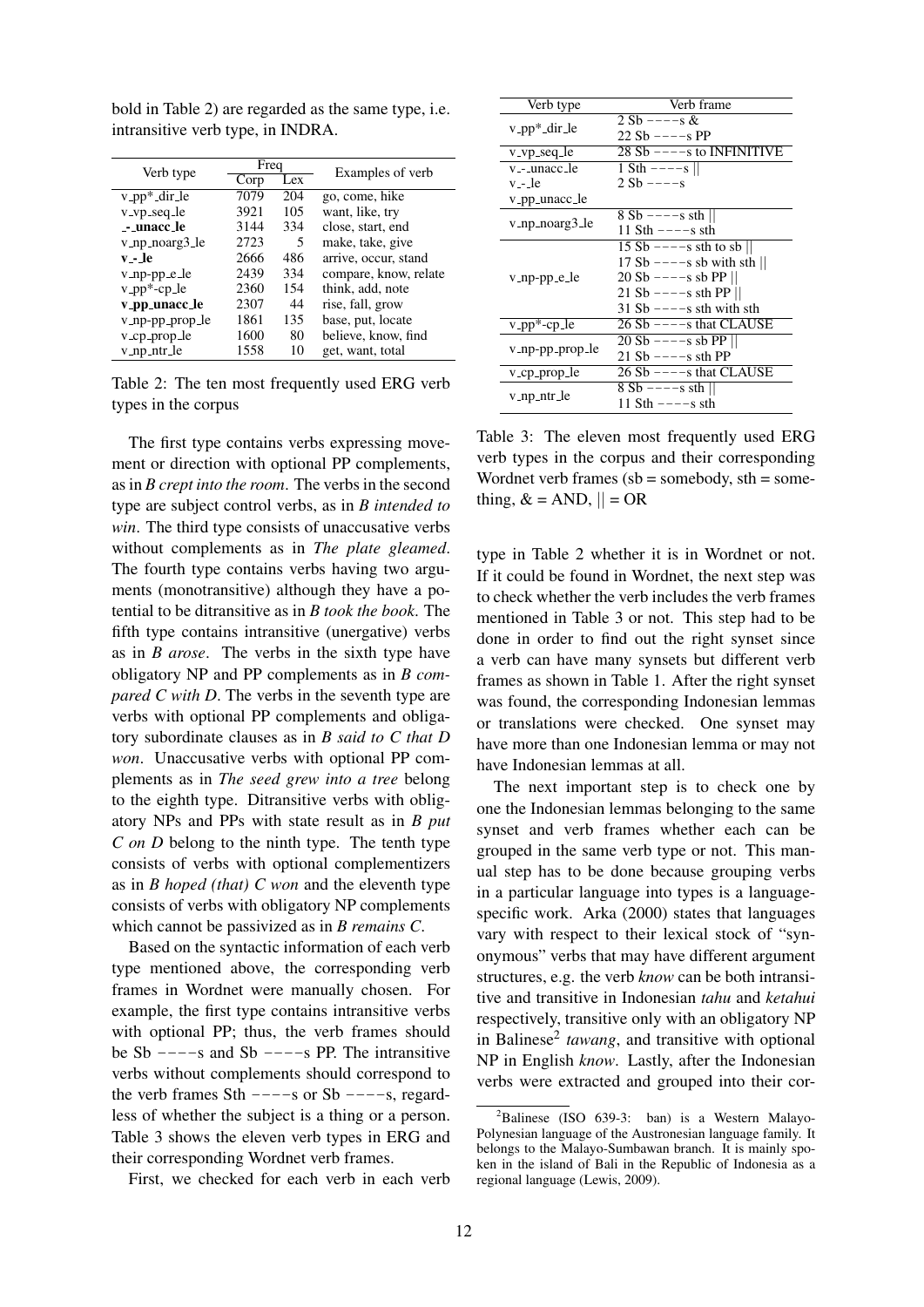responding verb types, a new lexicon file for IN-DRA was made, in which the verbs are alphabetically sorted. The result is, in total, 939 Indonesian verbs were extracted and grouped into nine verb types as presented in Table 4. One verb may belong to more than one verb type.

This lexical acquisition is useful to extract lexical items (semi-)automatically through linguistic resources such as Wordnet Bahasa. The generated lexicon can be used to improve the grammar's coverage. We plan to further extract more verbs as well as other parts-of-speech such as nouns, adjectives and adverbs.

| Verb type                                 | Number of verb |
|-------------------------------------------|----------------|
| $v$ <sub>-pp</sub> $*$ <sub>-dir-le</sub> | 76             |
| v_vp_seq_le                               | 49             |
| v <sub>--</sub> _unacc_le                 | 594            |
| v_np_noarg3_le                            | 5              |
| $v$ _np-pp_e_le                           | 41             |
| v_pp*-cp_le                               | 23             |
| v_np-pp_prop_le                           | 85             |
| v_cp_prop_le                              | 53             |
| v_np_ntr_le                               | 13             |
| Total                                     |                |

Table 4: New verb types and the corresponding number of verbs in INDRA

#### 4 Analyzing Indonesian Phenomena

After creating INDRA via the Grammar Matrix customization system, some additions and changes were done to the TDL files. Pronouns, proper names and adjectives which were formerly added via the Grammar Matrix customization system, were subsequently constrained so that they cannot parse phrases such as \**saya kaya* "rich I". In addition, besides the new verb types which had been acquired from ERG, more verb rules such as control and raising were manually added. In total, there are 49 lexical types/categories in the lexicon.

The next subsections discuss some phenomena, e.g. decomposing words and morphology, analyzed and implemented in INDRA.

#### 4.1 Decomposed Words

Following Seah and Bond (2014) who state that pronouns can be analyzed componentially, some words such as *sini* "here" can be mapped to multiple predicates, e.g. *sini* "here" can be thought of as *tempat ini* "this place". The way to model this is by defining type hierarchies for the head (e.g. *tempat* "place") and the demonstrative (e.g. *ini*



Figure 1: Type hierarchy for heads



Figure 2: Type hierarchy for demonstratives

"this"). Figure 1 and 2 show the type hierarchy for heads and demonstratives respectively.

Indonesian has two demonstratives: *ini* "this" and *itu* "that" but three locative pronouns: *sini* "here (near speaker)", *situ* "there (not far off)" and *sana* "there (far off)" (Sneddon et al., 2010, pp. 133, 195). These can be modeled using the type hierarchy for demonstratives. The demonstrative *itu* "that" has the predicate *distal q rel*; the locative pronouns *situ* and *sana* has the predicate *medial q rel* and *remote q rel* respectively, which are the daughters of the predicate *distal q rel*. Figure 3 shows the implementation in TDL.

Figure 4 shows the MRS representation of the decomposed word *situ* "there" which is preceded by a preposition *di* "at". The ARG0 in the semantic head daughter *di* "at" is equated with the INDEX which has the value *e*2. The value of the ARG2 (*x*4) is coindexed with the ARG0 of *place n rel* and *medial q rel*. The *medial q rel* introduces RSTR which is related to the top handle of the quantifier's restriction (*h*7) and linked to the LBL of *place\_n\_rel* ( $h7 = \frac{1}{9}h5$ ).

Decomposing words is important to get more refined semantics. We will expand this to other heads and demonstratives such as *kini* "at present" which can be decomposed into *time\_n\_rel* and

```
situ := n+det-lex &
[STEM < "situ" >,
 SYNSEM.LKEYS [ KEYREL.PRED "place_n_rel",
                ALTKEYREL.PRED "medial_q_rel"]].
```
Figure 3: Decomposed predicates of *situ* "there"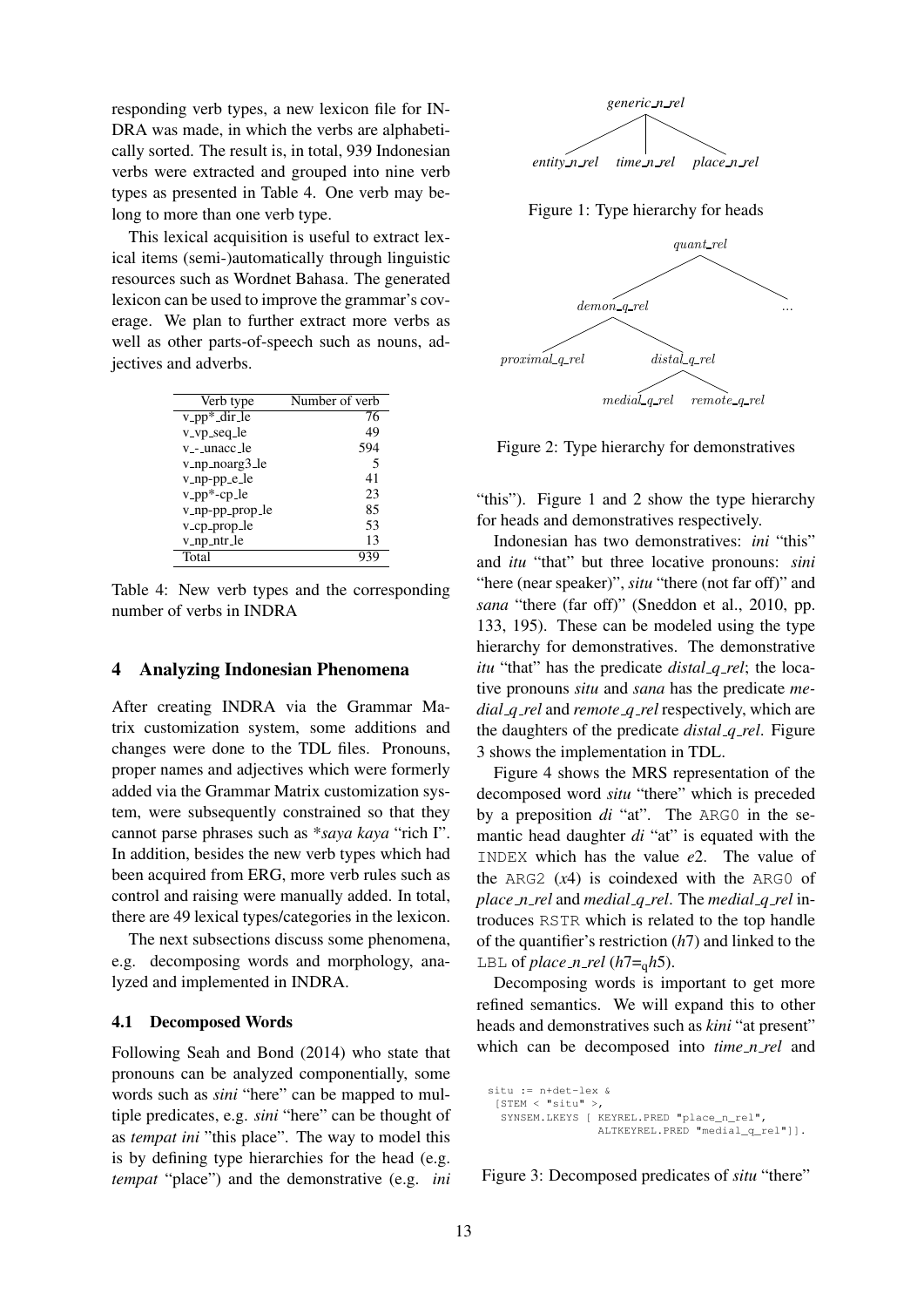

Figure 4: MRS representation of *di situ* (lit. "at there")

## *proximal q rel*.

### 4.2 Morphology

As mentioned in Section 3.2, a number of nasalization (sound changes) or morphology process occur when *meN*- combines with bases. Table 5 shows us that a number of sound changes occur when *meN*- combines with a base. A base loses its initial consonant if the consonant is one of the following voiceless consonants: *p*, *t*, *s* and *k*. It retains its initial consonant otherwise. The sound changes of every possible combination of consonant clusters in Alwi et al. (2014, pp. 67-68) was manually examined using an online Indonsian dictionary (KBBI Daring) (Alwi et al., 2008). In addition, when the base consists of only one syllable, *meN*- becomes *menge*- with no sound changes in the base. Every possible combination of one syllable word with *meN*- which forms a transitive verb in KBBI Daring was listed up. There were 44 one syllable words in total. All 24 possible consonant clusters and 44 one syllable words were added to the inflectional rules in INDRA.

Moreover, besides the consonant clusters and one syllable words, a manual extension was also done for the exceptions. The sound *p* is usually lost when combined with *meN*- but it is retained when it is a derivational prefix *per*- as in *pertinggi* (from *per*- and *tinggi* "high"). At the present stage, all transitive bases with *per*- are being listed up and will be added in INDRA. There are also bases such as *punyai* "have" and *syairkan* "compose a poem" (Sneddon et al., 2010, pp. 16-17) which do not undergo the common sound changes.

At the present stage, this morphology process



Figure 5: Parse tree of *Adi mengejar Budi* "Adi chases Budi"

applies to all transitive verbs in INDRA with a constraint stating that objects are obligatory. Other verb types such as ditransitives, control and raising which can be passivized will be further included in the inflectional rules. At present, IN-DRA can parse the example (2a) as shown in Figure 5. The MRS representation is exactly the same as the MRS representation for transitive sentences (see Figure 6). The value of ARG0 of the semantic head daughter *kejar v rel* is an event (*e*2) which is equated with the INDEX. The value of ARG0 of *named rel* "*adi*" (*x*3) and *named rel* "*budi*" (*x*9) refer to the value of the ARG1 and ARG2 feature of the semantic head daughter respectively.

We intend to cover all the exceptions in the inflectional rules, particularly dealing with words having *per*- and to expand the rules to other verb types such as ditransitives. Passive type one and type two rules also need to be analyzed and implemented. As Sneddon et al. (2010, pp. 256, 263- 264) pointed out, passive constructions in Indonesian are far more frequent than in English; an Indonesian passive is often naturally translated into English by an active construction. Thus, dealing with passive constructions will increase the grammar coverage. We anticipate that translating Indonesian passive constructions into English will be a challenge for machine translation.

#### 5 Associated Resources

In order to make INDRA more robust, the following resources have been set up: Indonesian POS Tagger (Rashel et al., 2014) with ACE's YY-mode for unknown word handling (http: //moin.delph-in.net/ZhongYYMode) which can parse sentences with unknown words and transfer grammar for machine translation. At present, IN-DRA can translate some simple sentences such as the ones in example  $(1)$  and  $(2a)$  using the inen (Indonesian-English) transfer grammar.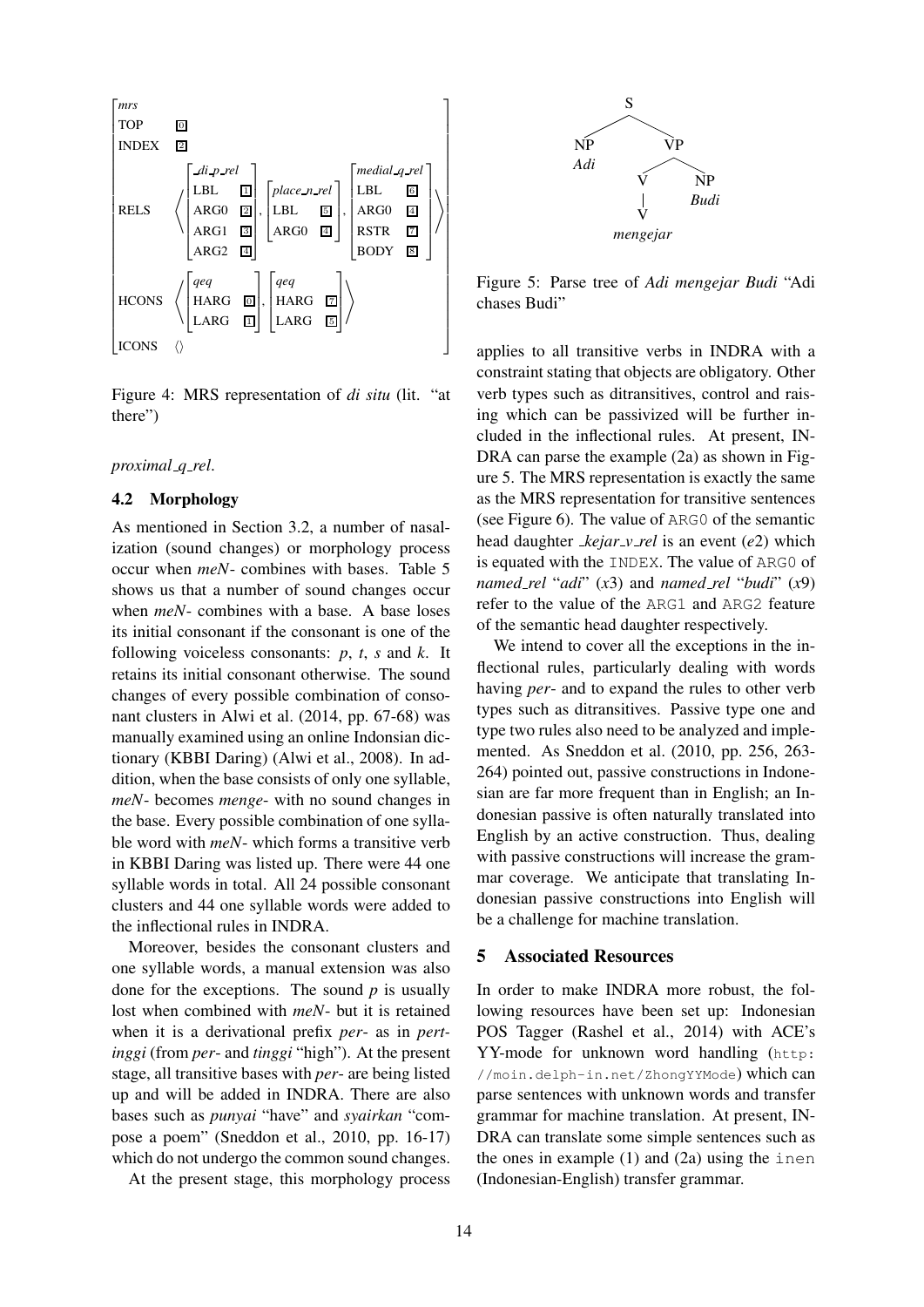| Allomorph of $meN-$ | Initial orthography of the base                                                                   |     | Example                           |
|---------------------|---------------------------------------------------------------------------------------------------|-----|-----------------------------------|
| mem-                |                                                                                                   | (L) | mempakai "use"                    |
|                     | pl, pr, ps, pt, b, bl, br, f, fl, fr, v                                                           | (R) | <i>membeli</i> "buy"              |
| men-                |                                                                                                   | (L) | <i>mentanam</i> "plant"           |
|                     | tr, ts, d, dr, c, j, sl, sr, sy, sw, sp, st, sk, sm, sn, z                                        | (R) | <i>mencari</i> "seek"             |
| meny-               | s                                                                                                 | (L) | menysewa "rent"                   |
| meng-               |                                                                                                   | (L) | mengkirim "send"                  |
|                     | kh, kl, kr, g, gl, gr, h, q, a, $\overline{i}$ , $\overline{u}$ , $\overline{e}$ , $\overline{o}$ | (R) | mengganti "replace"               |
| me-                 | m, n, ny, ng, l, r, w, y                                                                          | (R) | <i>melempar</i> "throw"           |
| menge-              | (base with one syllable)                                                                          |     | $m$ engece $\overline{k}$ "check" |

Table 5: Morphology process of  $meN$ - (L = lost, R = retained; Sneddon et al., 2010: 13-18)



Figure 6: MRS representation of *Adi mengejar Budi* "Adi chases Budi"

### 6 Evaluation

A test-suite designed to show various semantic phenomena for Indonesian (MRS test-suite) was created based on the original set of 107 sentences in English. The [incr tsdb()] tool (Oepen and Flickinger, 1998) is employed for grammar testing and profiling. Out of 172 sentences, INDRA can parse 55 of them (overall coverage 32%). We got this 32% coverage after the lexical acquisition described in Section 3.3. Table 6 shows the coverage before and after lexical acquisition.

As of 18 June 2015, INDRA contains 1,235 lexical items, 939 of which are verbs extracted from ERG via Wordnet Bahasa; 6 lexical rules; 20 grammar rules; 135 features and 1,596 types. In addition to the phenomena in the Grammar Matrix customization system, INDRA also covers proper names, definiteness, possessive enclitics, adverbs, control and raising, decomposed words and morphology. Phenomena which are planned to be covered in the next two years are relative clauses, numbers, quantifiers, classifiers, copula constructions, passives, topic-comment constructions, particles, interrogatives and imperatives. We estimate that 15% of the MRS test-suite would be covered once passives and relative clauses were added.

|        | results / items | coverage |
|--------|-----------------|----------|
| before | 52/172          | 30.2%    |
| after  | 55/172          | 32.0%    |

Table 6: Comparison of coverage in MRS testsuite before and after lexical acquisition

## 7 Summary and Future Work

The lexical acquisition has proved that by acquiring more lexical items, the grammar's coverage can be improved. We plan to do more lexical acquisition for verbs, nouns, adjectives and adverbs in the future. At the same time, lexical types, rules and constraints for new lexical items will be added. Our plan in the next two years is to cover at least 60% of Indonesian text in the Nanyang Technological University — Multilingual Corpus (NTU-MC) (Tan and Bond, 2012). The latest version of INDRA is regularly backed up in GitHub.

#### Acknowledgments

Thanks to Michael Wayne Goodman and Dan Flickinger for teaching us how to use GitHub and FFTB. Thanks to Fam Rashel for helping us with POS Tagger and to Lian Tze Lim for helping us improve Wordnet Bahasa. This research was supported in part by the MOE Tier 2 grant *That's what you meant: a Rich Representation for Manipulation of Meaning* (MOE ARC41/13).

### **References**

Hasan Alwi, Dendy Sugono, and Sri Sukesi Adiwimarta. 2008. *Kamus Besar Bahasa Indonesia Dalam Jaringan (KBBI Daring)*. 3 edition.